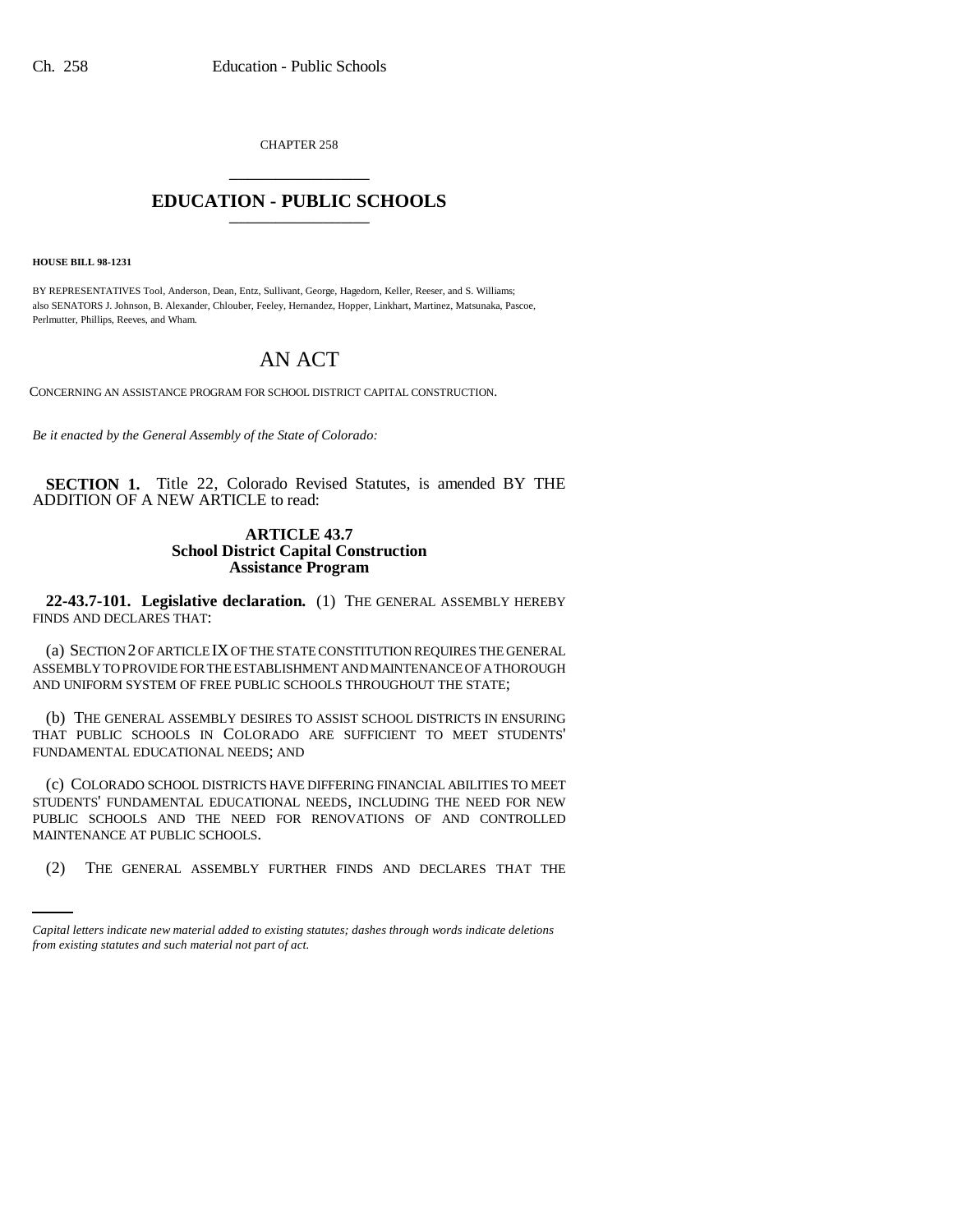ESTABLISHMENT OF A PROGRAM TO PROVIDE MATCHING GRANTS TO SCHOOL DISTRICTS FOR CAPITAL CONSTRUCTION PROJECTS WOULD ASSIST THE DISTRICTS IN MEETING STUDENTS' FUNDAMENTAL EDUCATIONAL NEEDS.

(3) IT IS THE INTENT OF THE GENERAL ASSEMBLY IN ENACTING THIS ARTICLE TO ESTABLISH A PROGRAM THAT WILL PROVIDE MATCHING FUNDS TO SCHOOL DISTRICTS THAT DESIRE TO UNDERTAKE CAPITAL CONSTRUCTION PROJECTS AND THAT HAVE A NEED FOR FINANCIAL ASSISTANCE IN ORDER TO UNDERTAKE SUCH CONSTRUCTION PROJECTS.

**22-43.7-102. Definitions.** AS USED IN THIS ARTICLE, UNLESS THE CONTEXT OTHERWISE REQUIRES:

(1) "CAPITAL CONSTRUCTION" SHALL HAVE THE MEANING SET FORTH IN SECTION 24-75-301 (1), C.R.S.

(2) "FUND" MEANS THE SCHOOL CONSTRUCTION AND RENOVATION FUND CREATED PURSUANT TO THIS ARTICLE.

(3) "STATE AID" MEANS THAT PORTION OF A SCHOOL DISTRICT'S FINANCIAL BASE OF SUPPORT FOR PUBLIC EDUCATION THAT IS PROVIDED BY THE STATE PURSUANT TO ARTICLE 54 OF THIS TITLE.

(4) "STATE BOARD" MEANS THE STATE BOARD OF EDUCATION CREATED PURSUANT TO SECTION 1 OF ARTICLE IX OF THE STATE CONSTITUTION.

**22-43.7-103. School construction and renovation fund - created - purpose.** (1) THERE IS HEREBY ESTABLISHED IN THE STATE TREASURY THE SCHOOL CONSTRUCTION AND RENOVATION FUND. THE FUND SHALL CONSIST OF THE MONEYS TRANSFERRED TO THE FUND PURSUANT TO SECTION 24-75-1102 (1) (a),C.R.S., AS ENACTED BY HOUSE BILL 98-1256, ENACTED AT THE SECOND REGULAR SESSION OF THE SIXTY-FIRST GENERAL ASSEMBLY, AND ANY OTHER MONEYS AS MAY BE MADE AVAILABLE BY THE GENERAL ASSEMBLY.

(2) SUBJECT TO APPROPRIATION BY THE GENERAL ASSEMBLY, MONEYS IN THE FUND SHALL BE USED TO PROVIDE MATCHING GRANTS TO SCHOOL DISTRICTS THAT ARE UNDERTAKING QUALIFIED CAPITAL CONSTRUCTION PROJECTS AND FOR THE EXPENSES INCURRED BY THE STATE BOARD IN ADMINISTERING THIS ARTICLE.

(3) MATCHING GRANTS FROM THE FUND SHALL NOT BE AUTHORIZED FOR ANY SCHOOL DISTRICT CAPITAL CONSTRUCTION PROJECT THAT HAS NOT BEEN EVALUATED BY THE STATE BOARD AND INCLUDED ON THE PRIORITIZED LIST PREPARED BY THE STATE BOARD PURSUANT TO THIS ARTICLE.

(4) ALL INTEREST DERIVED FROM THE DEPOSIT AND INVESTMENT OF MONEYS IN THE FUND SHALL BE CREDITED TO THE FUND. ANY MONEYS NOT APPROPRIATED SHALL REMAIN IN THE FUND AND SHALL NOT BE TRANSFERRED OR REVERT TO THE GENERAL FUND OF THE STATE AT THE END OF ANY FISCAL YEAR.

**22-43.7-104. Eligible projects - criteria.** (1) MATCHING GRANTS MAY BE PROVIDED FROM THE FUND PURSUANT TO THIS ARTICLE ONLY FOR SCHOOL DISTRICT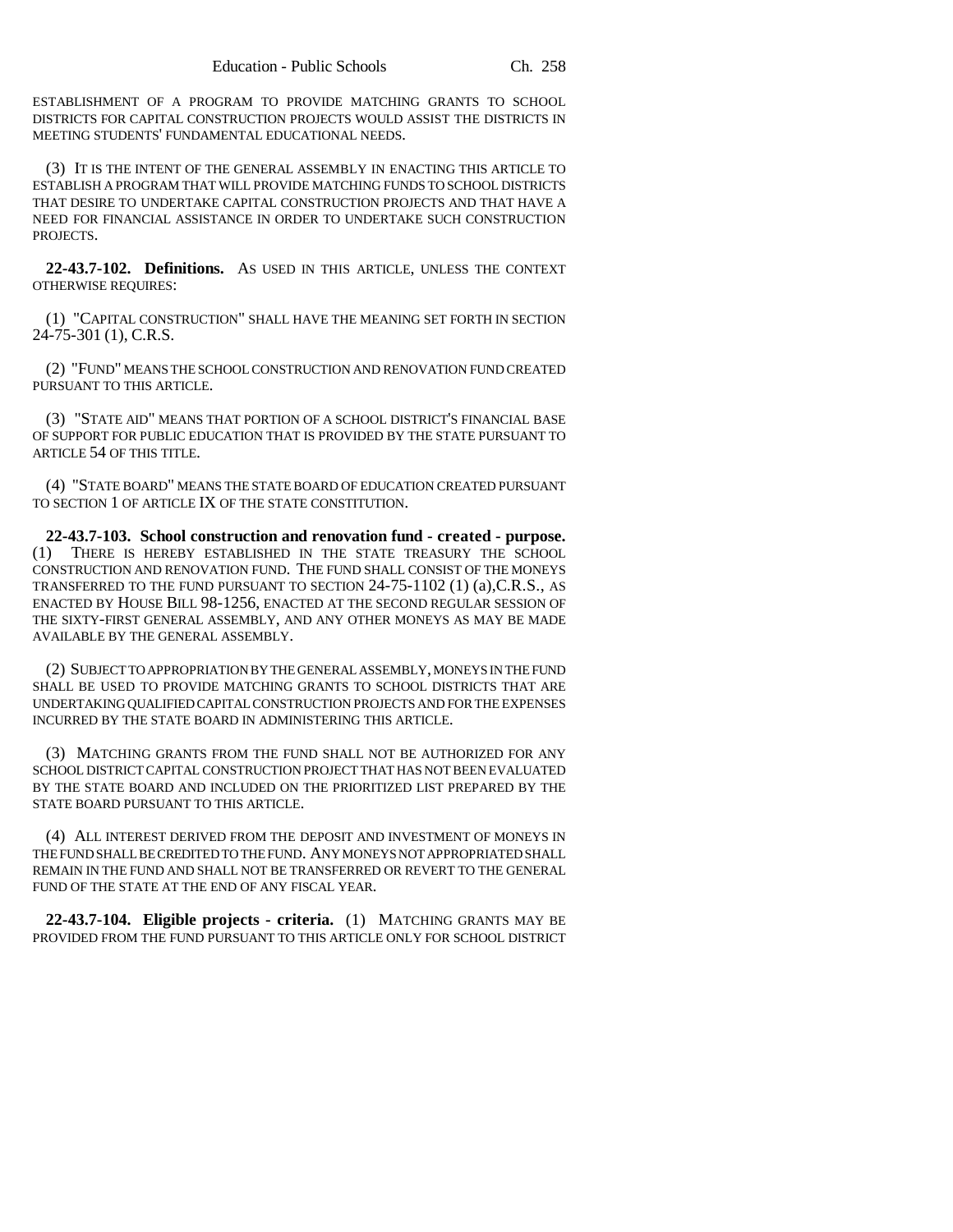CAPITAL CONSTRUCTION PROJECTS INVOLVING INSTRUCTIONAL FACILITIES, INCLUDING CLASSROOMS, LIBRARIES, PHYSICAL PLANTS, AND ASSOCIATED ADMINISTRATIVE AREAS, OR INVOLVING THE INCORPORATION OF TECHNOLOGY INTO THE EDUCATIONAL ENVIRONMENT.

(2) MATCHING GRANTS SHALL NOT BE PROVIDED PURSUANT TO THIS ARTICLE FOR ANY PORTION OF A SCHOOL DISTRICT CAPITAL CONSTRUCTION PROJECT INVOLVING ATHLETIC, RECREATIONAL, OR OTHER NONINSTRUCTIONAL FACILITIES WITHIN THE DISTRICT, EVEN IF SUCH FACILITIES ARE LOCATED ON A SCHOOL SITE.

**22-43.7-105. Grant application requirements - evaluation criteria - state board - duties.** (1) APPLICATIONS FOR MATCHING GRANTS FROM THE FUND SHALL BE SUBMITTED TO THE STATE BOARD NO LATER THAN JULY 1 OF EACH YEAR FOR THE FOLLOWING FISCAL YEAR, INDIVIDUAL SCHOOLS MAY APPLY FOR MATCHING GRANTS THROUGH THE SCHOOL DISTRICT IN WHICH THE SCHOOLS ARE LOCATED AND THE SCHOOL DISTRICT MAY, IN TURN, APPLY TO THE STATE BOARD FOR SUCH GRANTS PURSUANT TO THIS SECTION.

(2) THE STATE BOARD OR ITS DESIGNEES SHALL EVALUATE SUCH APPLICATIONS BASED ON THE FACTORS SET FORTH IN THIS SECTION AND SUCH OTHER FACTORS AS THE STATE BOARD MAY ESTABLISH BY RULE. SUCH RULES SHALL BE PROMULGATED IN ACCORDANCE WITH ARTICLE 4 OF TITLE 24, C.R.S.

(3) IT IS THE INTENT OF THE GENERAL ASSEMBLY THAT SCHOOL DISTRICTS GIVE CONSIDERATION TO THE NEEDS OF BOTH TRADITIONAL PUBLIC SCHOOLS AND CHARTER SCHOOLS ESTABLISHED PURSUANT TO ARTICLE 30.5 OF THIS TITLE WHEN SUBMITTING APPLICATIONS FOR MATCHING GRANTS PURSUANT TO THIS SECTION.

(4) ALL APPLICATIONS SUBMITTED TO THE STATE BOARD SHALL BE IN A FORM PRESCRIBED BY THE STATE BOARD AND SHALL INCLUDE:

(a) A DESCRIPTION OF THE SCOPE AND NATURE OF THE CAPITAL CONSTRUCTION PROJECT;

(b) A DESCRIPTION OF THE ARCHITECTURAL, FUNCTIONAL, AND CONSTRUCTION STANDARDS THAT ARE TO BE APPLIED TO THE FACILITY THAT IS THE SUBJECT OF THE CAPITAL CONSTRUCTION PROJECT;

(c) THE FORM AND AMOUNT OF FINANCIAL EFFORT THAT WILL BE PROVIDED BY THE SCHOOL DISTRICT FOR THE CAPITAL CONSTRUCTION PROJECT;

(d) WHETHER AN ELECTION IS REQUIRED BEFORE THE DISTRICT CAN PROCEED WITH THE CAPITAL CONSTRUCTION PROJECT AND, IF SO, THE ANTICIPATED DATE OF THE ELECTION; AND

(e) SUCH OTHER INFORMATION THE STATE BOARD MAY REQUIRE FOR THE EVALUATION OF THE CAPITAL CONSTRUCTION PROJECT.

(5) APPLICATIONS THAT DESCRIBE CAPITAL CONSTRUCTION PROJECTS DEEMED ELIGIBLE BY THE STATE BOARD FOR MATCHING GRANTS SHALL BE PRIORITIZED BASED ON THE FOLLOWING CRITERIA, IN DESCENDING ORDER OF IMPORTANCE: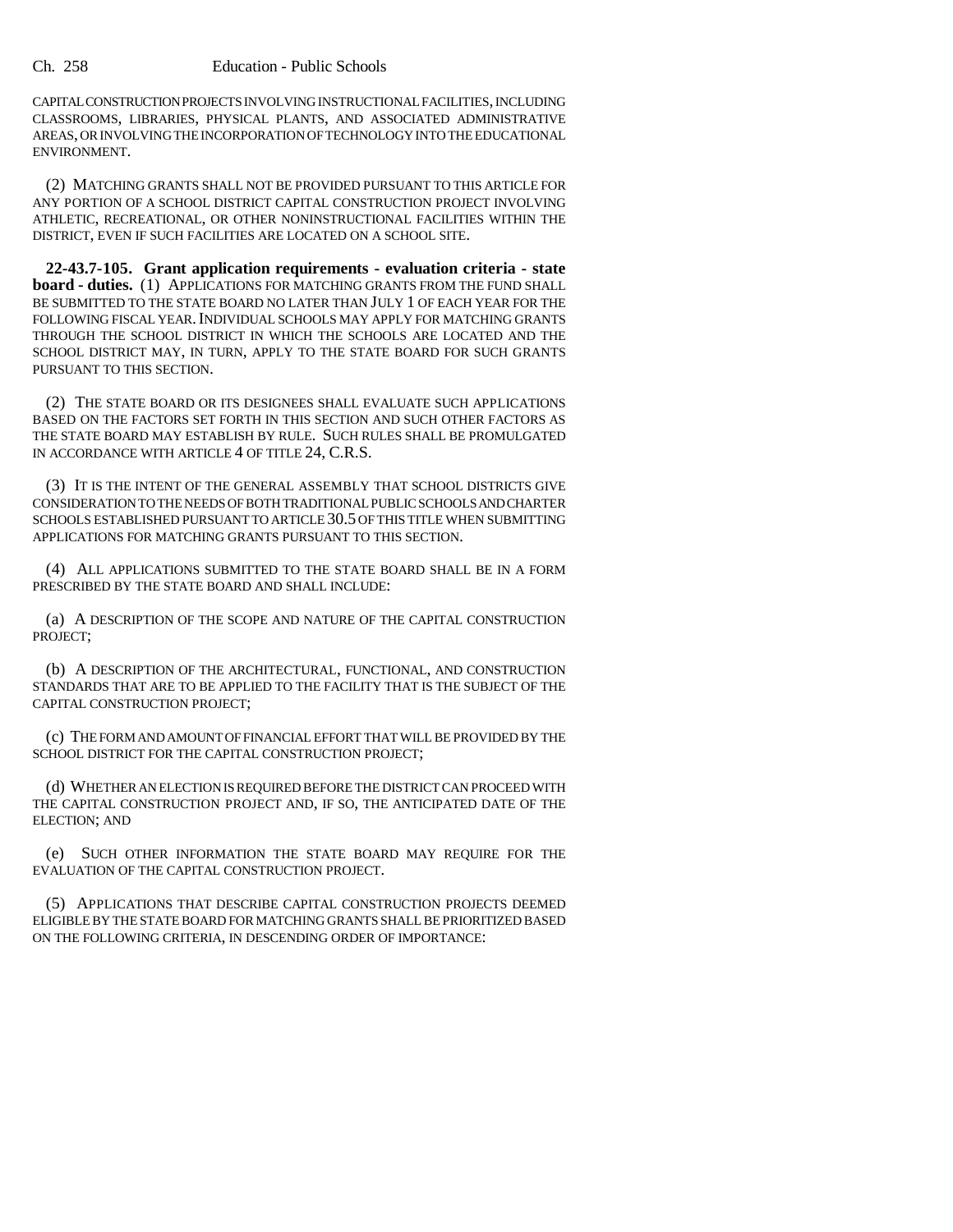(a) CAPITAL CONSTRUCTION PROJECTS THAT WILL ADDRESS IMMEDIATE SAFETY HAZARDS OR HEALTH CONCERNS AT EXISTING SCHOOL FACILITIES, CONSIDERING THE AGE OF THE FACILITIES AND ANY PREVIOUS RENOVATION WORK OR CONTROLLED MAINTENANCE THAT HAS BEEN PERFORMED AT THE FACILITIES;

(b) CAPITAL CONSTRUCTION PROJECTS IN A SCHOOL DISTRICT THAT HAS A LOWER RELATIVE WEALTH COMPARED TO OTHER SCHOOL DISTRICTS IN THE STATE BASED ON THE PER PUPIL ASSESSED VALUATION WITHIN THE DISTRICT AND THE AMOUNT OF STATE AID TO WHICH THE SCHOOL DISTRICT IS ENTITLED RELATIVE TO THE DISTRICT'S TOTAL PROGRAM, AS DEFINED IN SECTION 22-54-103 (6);

(c) CAPITAL CONSTRUCTION PROJECTS THAT WILL ADDRESS ENROLLMENT GROWTH ISSUES WITHIN A SCHOOL DISTRICT, CONSIDERING THE AMOUNT OF ENROLLMENT GROWTH IN THE SCHOOL DISTRICT AND OTHER STEPS TAKEN BY THE SCHOOL DISTRICT TO ADDRESS ENROLLMENT GROWTH CONCERNS;

(d) CAPITAL CONSTRUCTION PROJECTS IN A SCHOOL DISTRICT THAT HAS PREVIOUSLY DEMONSTRATED CONSISTENT EFFORTS TO ALLOCATE MONEYS TO THE DISTRICT'S CAPITAL RESERVE FUND IN EXCESS OF THE MINIMUM AMOUNTS REQUIRED PURSUANT TO SECTION 22-54-105 (2);

(e) CAPITAL CONSTRUCTION PROJECTS THAT ARE DESIGNED TO INCORPORATE TECHNOLOGY INTO THE EDUCATIONAL ENVIRONMENT;

(f) ALL OTHER CAPITAL CONSTRUCTION PROJECTS.

(6) FROM THE APPLICATIONS SUBMITTED FOR THE NEXT FISCAL YEAR, THE STATE BOARD SHALL PREPARE A PRIORITIZED LIST OF ELIGIBLE CAPITAL CONSTRUCTION PROJECTS AND SHALL SUBMIT SUCH LIST TO THE JOINT BUDGET COMMITTEE OF THE GENERAL ASSEMBLY NO LATER THAN DECEMBER 1 OF EACH YEAR FOR CONSIDERATION FOR INCLUSION IN THE GENERAL APPROPRIATIONS BILL. SAID LIST SHALL ALSO BE SUBMITTED TO THE EDUCATION COMMITTEES OF THE SENATE AND THE HOUSE OF REPRESENTATIVES NO LATER THAN DECEMBER 1 OF THAT YEAR. THE JOINT BUDGET COMMITTEE SHALL DETERMINE THE NUMBER OF CAPITAL CONSTRUCTION PROJECTS ON THE LIST THAT MAY RECEIVE MATCHING GRANTS FROM MONEYS AVAILABLE IN THE FUND. ONLY CAPITAL CONSTRUCTION PROJECTS ON THE PRIORITIZED LIST MAY RECEIVE MATCHING GRANTS FROM THE FUND, AND THE CAPITAL CONSTRUCTION PROJECTS SHALL BE FUNDED IN THE PRIORITY DETERMINED BY THE STATE BOARD.

(7) THE STATE BOARD IS AUTHORIZED TO PROMULGATE RULES FOR THE ADMINISTRATION OF THIS ARTICLE. SUCH RULES SHALL BE PROMULGATED IN ACCORDANCE WITH ARTICLE 4 OF TITLE 24, C.R.S.

**22-43.7-106. Amount of grant.** THE STATE BOARD SHALL DEVELOP CRITERIA TO DETERMINE THE AMOUNT OF EACH GRANT AWARDED PURSUANT TO THIS ARTICLE. SUCH CRITERIA SHALL INCLUDE BUT SHALL NOT BE LIMITED TO:

(a) THE SCHOOL DISTRICT'S RANKING ON ASSESSED VALUE PER PUPIL, INCLUDING WHETHER THE SCHOOL DISTRICT RANKS BELOW THE STATE AVERAGE;